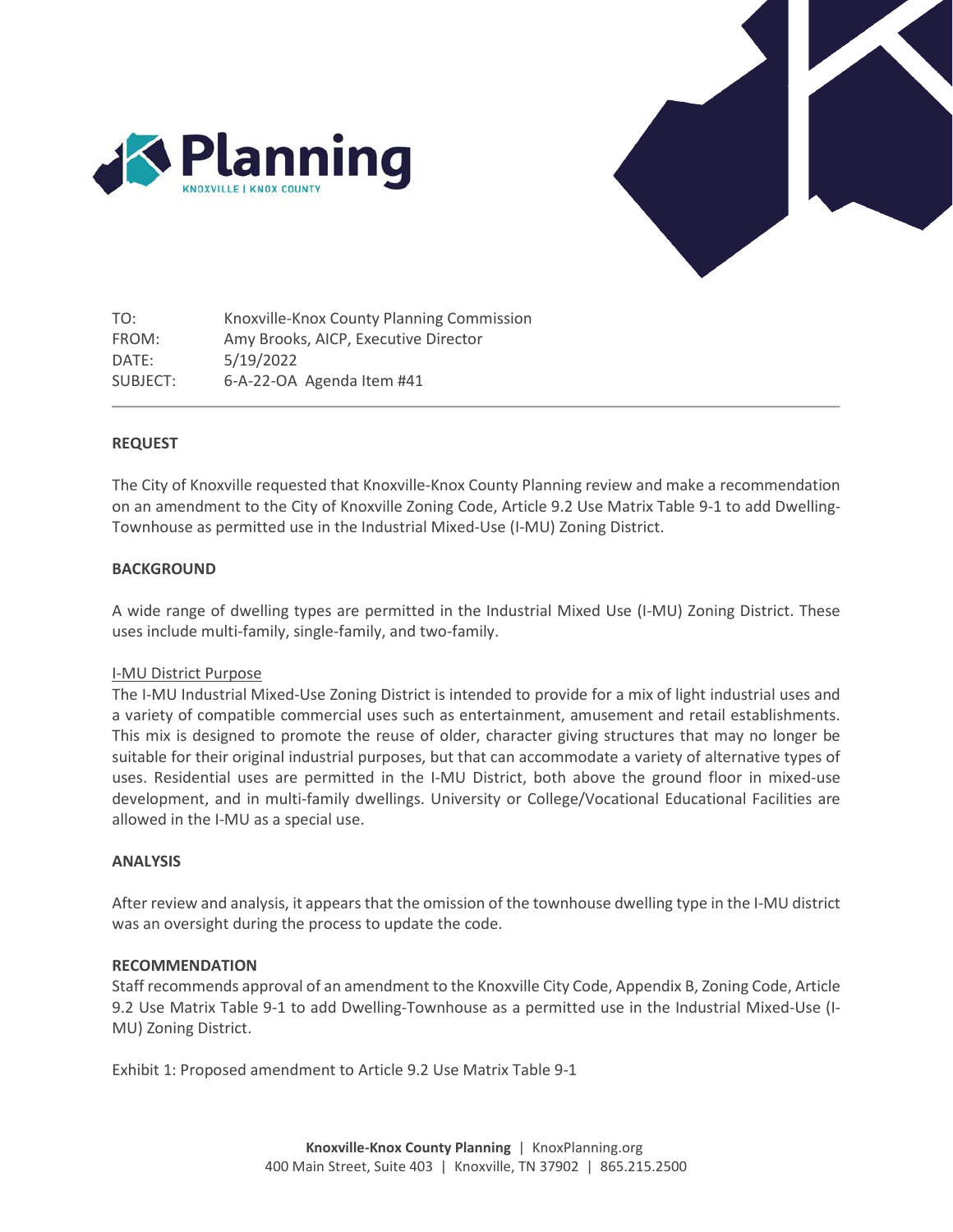| PRINCIPAL USE                         | EN | RN-<br>$\mathbf{1}$ | RN-<br>$\overline{2}$ | RN-<br>$\overline{\mathbf{3}}$ | RN-<br>$\overline{\mathbf{4}}$ | RN-<br>5 | RN-<br>$\bf 6$ | RN-<br>$\overline{7}$ | $C -$<br>${\sf N}$ | $\mathsf{C}\text{-}$<br>G | $\mathsf{C}\text{-}$<br>H | $\mathsf{C}\text{-}$<br>$\mathsf{R}$ | <b>DK</b>   | $\mathsf{o}$ | OP           | $\mathbf{I}$<br>MU | $\vert$ -<br><b>RD</b> | ŀ.<br>G | ŀ.<br>$\mathsf H$ | AG | <b>INST</b> | <b>OS</b> | <b>NA</b> | <b>USE</b><br>STAN-<br><b>DARD</b><br>(Section) |
|---------------------------------------|----|---------------------|-----------------------|--------------------------------|--------------------------------|----------|----------------|-----------------------|--------------------|---------------------------|---------------------------|--------------------------------------|-------------|--------------|--------------|--------------------|------------------------|---------|-------------------|----|-------------|-----------|-----------|-------------------------------------------------|
| Agriculture                           |    |                     |                       |                                |                                |          |                |                       |                    |                           |                           |                                      |             |              |              |                    |                        |         |                   | P  | P           |           |           |                                                 |
| Airport                               |    |                     |                       |                                |                                |          |                |                       |                    |                           |                           |                                      |             |              |              |                    |                        |         | P                 |    | S           |           |           | 9.3.7                                           |
| Alternative Correctional<br>Facility  |    |                     |                       |                                |                                |          |                |                       |                    |                           | $\mathsf S$               |                                      |             |              |              |                    |                        |         |                   |    |             |           |           |                                                 |
| Amusement Facility-<br>Indoor         |    |                     |                       |                                |                                |          |                |                       |                    | P                         | P                         | P                                    | $\sf P$     |              |              | P                  |                        |         |                   |    |             |           |           |                                                 |
| Amusement Facility-<br>Outdoor        |    |                     |                       |                                |                                |          |                |                       |                    |                           | P                         | ${\sf P}$                            |             |              |              | $\mathsf{S}$       |                        |         |                   |    |             |           |           |                                                 |
| Animal Care Facility-<br>Large Animal |    |                     |                       |                                |                                |          |                |                       |                    |                           |                           |                                      |             |              |              |                    |                        |         |                   | P  | P           |           |           |                                                 |
| Animal Care Facility-<br>Small Animal |    |                     |                       |                                |                                |          |                |                       | P                  | P                         | P                         | P                                    | $\mathsf S$ | S.           |              | P                  |                        |         |                   | P  | $\sf P$     |           |           | 9.3.A1                                          |
| Animal Breeder                        |    |                     |                       |                                |                                |          |                |                       |                    |                           |                           |                                      |             |              |              |                    |                        |         |                   | P  |             |           |           | 9.3.A1                                          |
| Art Gallery                           |    |                     |                       |                                |                                |          |                |                       | P                  | P                         | $\sf P$                   | P                                    | ${\sf P}$   |              |              | P                  |                        |         |                   |    |             |           |           |                                                 |
| Arts and Fitness Studio               |    |                     |                       |                                |                                |          |                |                       | P                  | P                         | P                         | P                                    | P           | P            | $\mathsf{S}$ | P                  | $\mathsf S$            |         |                   |    |             |           |           |                                                 |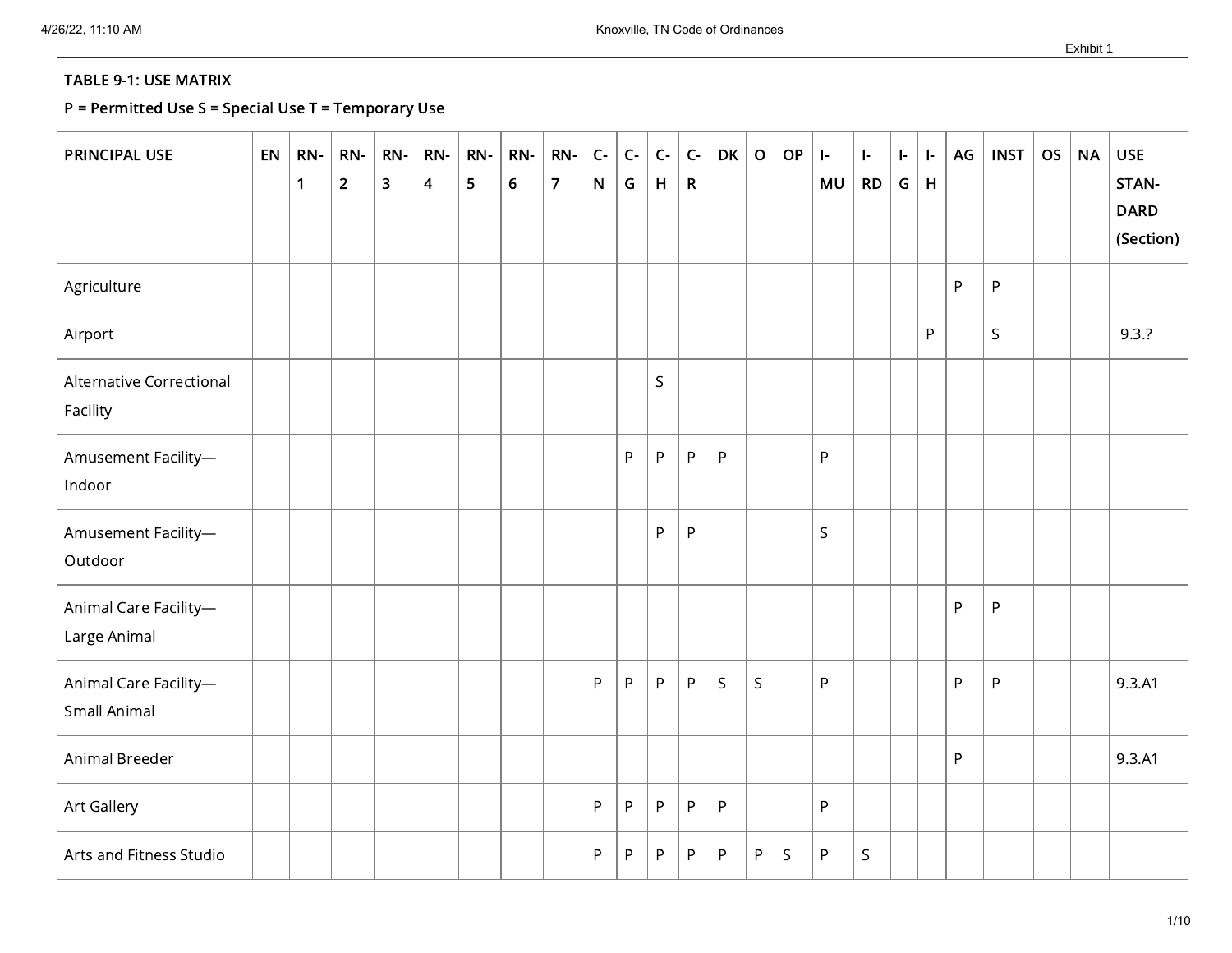## P = Permitted Use S = Special Use T = Temporary Use

| <b>PRINCIPAL USE</b>                        | EN           | RN-<br>$\mathbf{1}$ | RN-<br>$\overline{2}$ | RN-<br>$\overline{\mathbf{3}}$ | RN-<br>$\overline{\mathbf{4}}$ | RN-<br>5 | RN-<br>$\boldsymbol{6}$ | RN-<br>$\overline{7}$ | $C-$<br>$\mathsf{N}$ | $C-$<br>G   | $C-$<br>H | $C -$<br>$\mathsf{R}$ | <b>DK</b> | $\mathbf O$ | OP           | $\left  \cdot \right $<br>MU | $\mathbf{I}$<br><b>RD</b> | ŀ.<br>G | ŀ.<br>H   | AG | <b>INST</b>  | <b>OS</b> | <b>NA</b> | <b>USE</b><br>STAN-<br><b>DARD</b><br>(Section) |
|---------------------------------------------|--------------|---------------------|-----------------------|--------------------------------|--------------------------------|----------|-------------------------|-----------------------|----------------------|-------------|-----------|-----------------------|-----------|-------------|--------------|------------------------------|---------------------------|---------|-----------|----|--------------|-----------|-----------|-------------------------------------------------|
| Bed and Breakfast                           | P            | $\sf P$             | $\sf P$               | $\sf P$                        |                                |          |                         |                       |                      |             |           |                       |           |             |              |                              |                           |         |           | P  |              |           |           | 9.3.B                                           |
| <b>Body Modification</b><br>Establishment   |              |                     |                       |                                |                                |          |                         |                       | $\mathsf{S}$         | P           | P.        | P                     | P         |             |              | P                            |                           |         |           |    |              |           |           |                                                 |
| Broadcasting Facility-<br>With Antennae     |              |                     |                       |                                |                                |          |                         |                       |                      |             |           |                       |           |             | $\mathsf{P}$ |                              | P                         | P       | ${\sf P}$ |    | $\mathsf{P}$ |           |           |                                                 |
| <b>Broadcasting Facility-No</b><br>Antennae |              |                     |                       |                                |                                |          |                         |                       | P                    | P           | P         | $\mathsf P$           | ${\sf P}$ | P           | P            | ${\sf P}$                    | ${\sf P}$                 |         |           |    | $\sf P$      |           |           |                                                 |
| Campground                                  |              |                     |                       |                                |                                |          |                         |                       |                      |             |           |                       |           |             |              |                              |                           |         |           | S  |              | P         |           | 9.3.C                                           |
| Car Wash                                    |              |                     |                       |                                |                                |          |                         |                       |                      | $\mathsf S$ | P         | P                     |           |             |              |                              |                           |         |           |    |              |           |           | 9.3.D                                           |
| Cemetery                                    |              |                     |                       |                                |                                |          |                         |                       |                      |             |           |                       |           |             |              |                              |                           |         |           |    |              | P         |           |                                                 |
| <b>Community Center</b>                     | $\mathsf{P}$ | ${\sf P}$           | ${\sf P}$             | $\sf P$                        | P                              | P        | $\mathsf P$             | P                     | P                    | P           | P         | P                     | ${\sf P}$ | P           |              | P                            |                           |         |           |    | P            |           |           |                                                 |
| Conservation Area                           |              |                     |                       |                                |                                |          |                         |                       |                      |             |           |                       |           |             |              |                              |                           |         |           | P  |              | ${\sf P}$ | $\sf P$   |                                                 |
| Crematory                                   |              |                     |                       |                                |                                |          |                         |                       |                      | $\mathsf S$ | S.        | S                     |           |             |              |                              |                           |         |           |    |              |           |           | 9.3.M                                           |
| Country Club                                |              |                     |                       |                                |                                |          |                         |                       |                      |             |           |                       |           |             |              |                              |                           |         |           |    |              | P         |           |                                                 |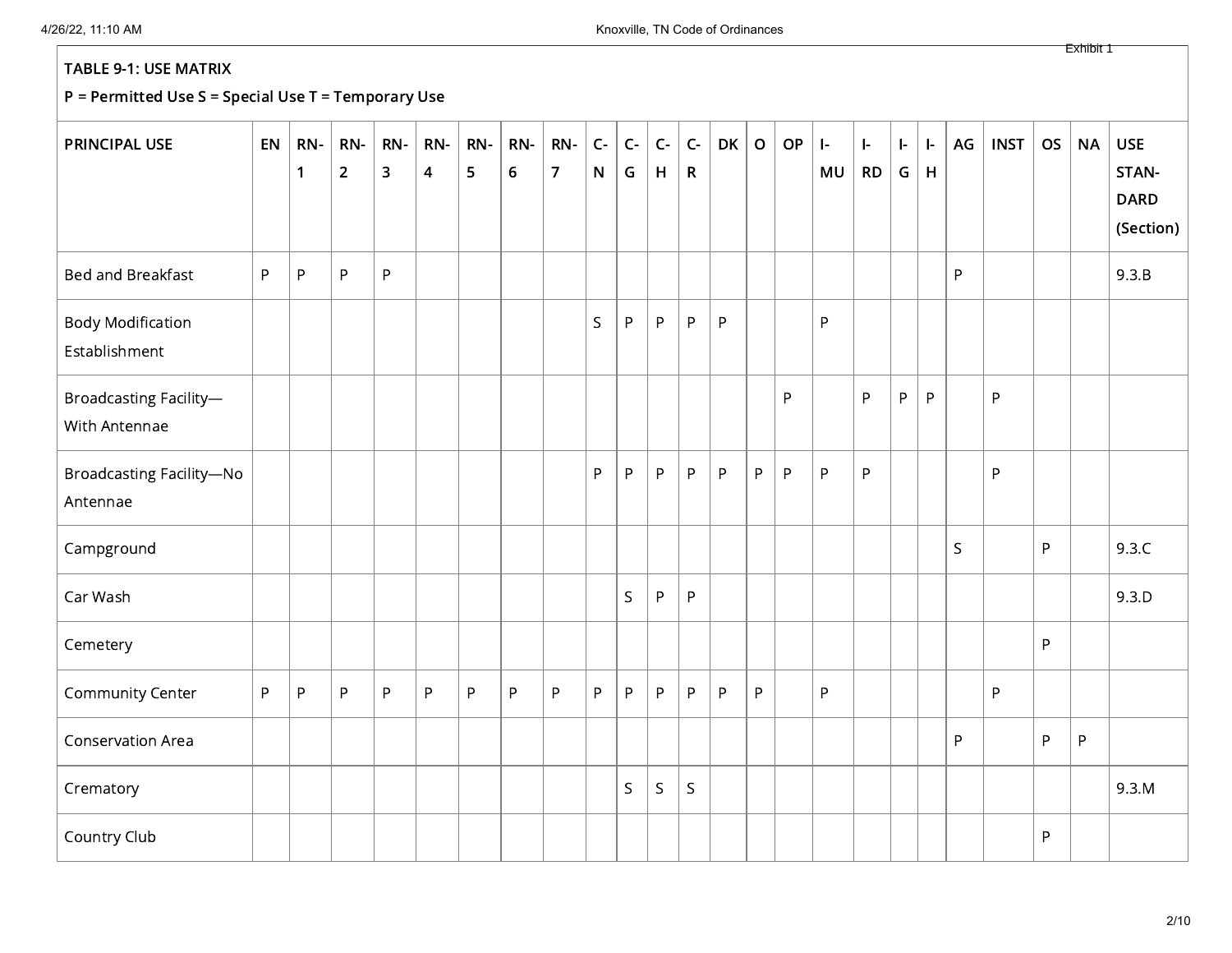| <b>PRINCIPAL USE</b>                            | EN        | RN-<br>$\mathbf{1}$ | RN-<br>$\overline{2}$ | RN-<br>$\mathbf{3}$ | RN-<br>4 | RN-<br>5     | RN-<br>$\boldsymbol{6}$ | RN-<br>$\overline{7}$ | $C-$<br>N | $C-$<br>G    | $C-$<br>H | $C -$<br>$\mathsf R$ | <b>DK</b> | $\mathbf{o}$ | OP           | $\vert$ -<br>MU | $\mathbf{I}$<br><b>RD</b> | $\vert$ -<br>G | ŀ.<br>H | AG | <b>INST</b> | <b>OS</b> | <b>NA</b> | <b>USE</b><br>STAN-<br><b>DARD</b><br>(Section) |
|-------------------------------------------------|-----------|---------------------|-----------------------|---------------------|----------|--------------|-------------------------|-----------------------|-----------|--------------|-----------|----------------------|-----------|--------------|--------------|-----------------|---------------------------|----------------|---------|----|-------------|-----------|-----------|-------------------------------------------------|
| <b>Cultural Facility</b>                        |           |                     |                       |                     |          |              |                         |                       | P         | $\mathsf{P}$ | P         | P                    | ${\sf P}$ | P            |              | P               |                           |                |         |    |             | P         |           |                                                 |
| Day Care Center                                 |           |                     |                       |                     |          |              |                         |                       | P         | $\mathsf{P}$ | P.        | P                    | P         | P            |              | P               | P                         |                |         |    |             |           |           | 9.3.E                                           |
| Day Care Home                                   | ${\sf P}$ | $\sf P$             | $\sf P$               | $\mathsf{P}$        | P        | $\mathsf{P}$ | P                       | $\sf P$               |           |              |           |                      |           |              |              |                 |                           |                |         |    |             |           |           | 9.3.E                                           |
| Domestic Violence<br>Shelter                    | P         | $\sf P$             | P                     | P                   | P        | P            | $\sf P$                 | $\sf P$               |           |              |           |                      |           |              |              |                 |                           |                |         |    | $\sf P$     |           |           |                                                 |
| Drive-Through Facility                          |           |                     |                       |                     |          |              |                         |                       |           | $\mathsf{S}$ | P         | P                    |           |              |              |                 |                           |                |         |    |             |           |           | 9.3.F                                           |
| Drug/Alcohol Treatment<br>Facility, Residential |           |                     |                       |                     |          |              |                         |                       |           |              | S.        |                      |           | S            |              |                 |                           |                |         |    | $\sf P$     |           |           |                                                 |
| <b>Drug Treatment Clinic</b>                    |           |                     |                       |                     |          |              |                         |                       |           | P            | P         | P                    |           | P            | $\mathsf{P}$ |                 |                           |                |         |    | P           |           |           | 9.3.G                                           |
| Dwelling-Above the<br>Ground Floor              |           |                     |                       |                     |          |              |                         |                       | P         | P            | P         | P                    | P         | P            |              | P               |                           |                |         |    |             |           |           |                                                 |
| Dwelling-Manufactured<br>Home                   | P         | P                   | P                     | ${\sf P}$           | P        | P            | P                       |                       |           |              |           |                      |           |              |              |                 |                           |                |         | S  |             |           |           | 9.3.H                                           |
| Dwelling-Multi-Family                           |           |                     |                       |                     | P,S      | P            | P                       | P                     | P         | $\mathsf{P}$ | P.        | P                    | P         | P            |              | <b>P</b>        |                           |                |         |    |             |           |           | 9.3.1                                           |
| Dwelling-Townhouse                              |           |                     |                       | $\mathsf S$         | P,S      | P            | ${\sf P}$               | P                     | P         | $\sf P$      | P         | P                    | ${\sf P}$ | P            |              | $\overline{P}$  |                           |                |         |    |             |           |           | 9.3.1                                           |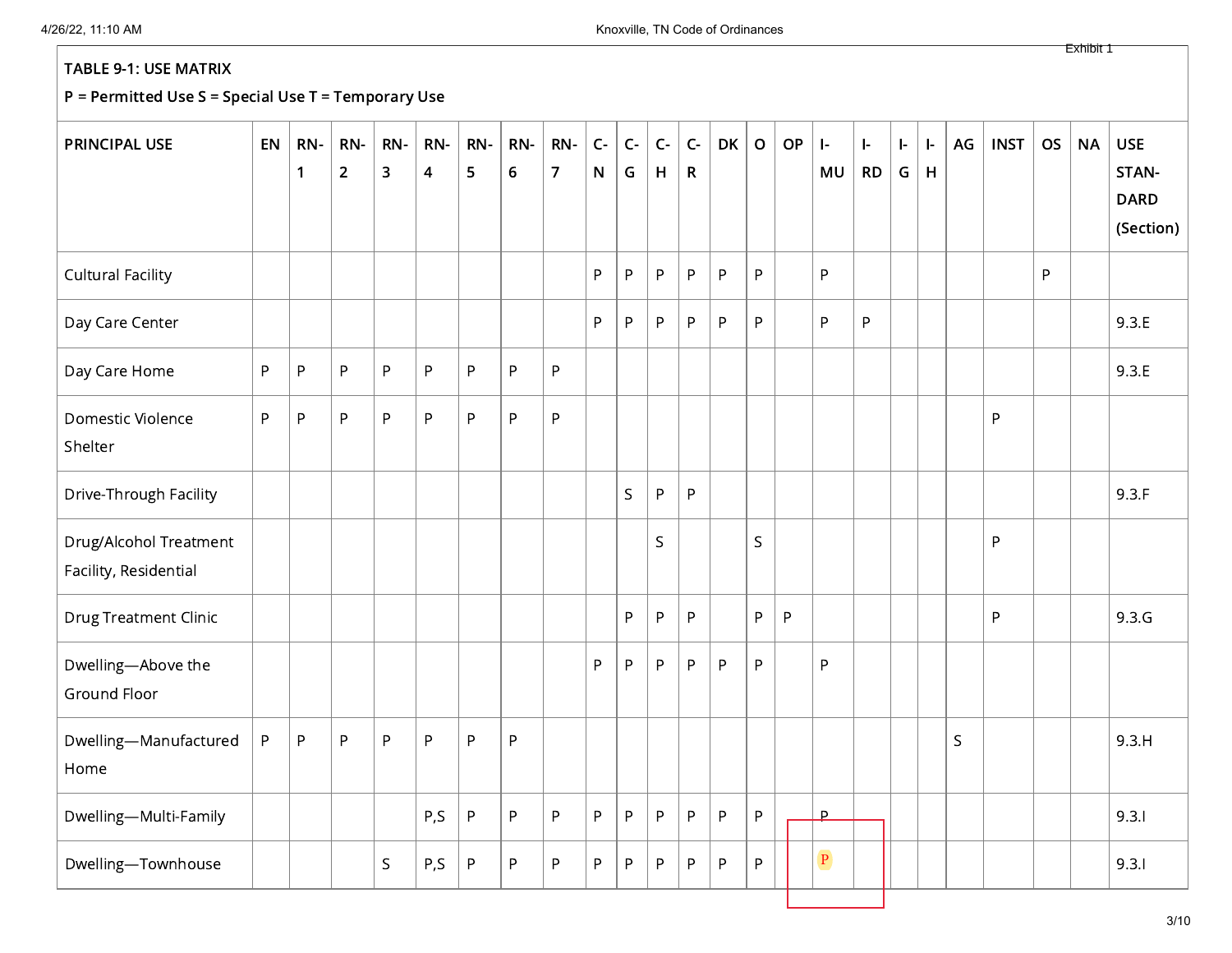## P = Permitted Use S = Special Use T = Temporary Use

| <b>PRINCIPAL USE</b>                                         | EN | RN-<br>$\mathbf{1}$ | RN-<br>$\overline{2}$ | RN-<br>$\overline{\mathbf{3}}$ | RN-<br>$\overline{\mathbf{4}}$ | RN-<br>5 | RN-<br>$\boldsymbol{6}$ | RN-<br>$\overline{7}$ | $C -$<br>${\sf N}$ | $C -$<br>G  | $C-$<br>H    | $C -$<br>$\mathsf{R}$ | DK      | $\mathbf O$ | OP           | $\mathsf{I}\text{-}$<br>MU | $\mathbf{I}$<br><b>RD</b> | ŀ.<br>G | ŀ.<br>H | AG          | <b>INST</b>  | <b>OS</b> | <b>NA</b> | <b>USE</b><br>STAN-<br><b>DARD</b><br>(Section) |
|--------------------------------------------------------------|----|---------------------|-----------------------|--------------------------------|--------------------------------|----------|-------------------------|-----------------------|--------------------|-------------|--------------|-----------------------|---------|-------------|--------------|----------------------------|---------------------------|---------|---------|-------------|--------------|-----------|-----------|-------------------------------------------------|
| Dwelling-Single-Family                                       | P  | P                   | $\sf P$               | P                              | $\mathsf{P}$                   | P        | P                       |                       | P                  | P           |              |                       |         | P           |              | P                          |                           |         |         | P           |              |           |           |                                                 |
| Dwelling-Two-Family                                          |    | S                   | $\mathsf S$           | P                              | P                              | P        | P                       |                       | P                  | P           |              |                       |         | P           |              | P                          |                           |         |         |             |              |           |           | 9.3                                             |
| Eating and Drinking<br>Establishment                         |    |                     |                       |                                |                                |          |                         |                       | $\sf S$            | P           | P            | P                     | $\sf P$ |             |              | P                          | P                         | P       |         |             |              |           |           |                                                 |
| Educational Facility-<br>Primary or Secondary                | P  | ${\sf P}$           | $\sf P$               | P                              | $\sf P$                        | P        | P                       | P                     |                    | P           | P            | P                     | P       |             |              | $\mathsf S$                |                           |         |         |             | $\mathsf{P}$ |           |           |                                                 |
| Educational Facility-<br>University or<br>College/Vocational |    |                     |                       |                                |                                |          |                         |                       |                    | P           | P            | S.                    | P       |             | ${\sf P}$    | S                          | P                         | P       |         | $\mathsf S$ | ${\sf P}$    |           |           |                                                 |
| <b>Financial Institution</b>                                 |    |                     |                       |                                |                                |          |                         |                       | P                  | P           | P            | P                     | $\sf P$ | P           | $\mathsf{P}$ |                            | P                         |         |         |             |              |           |           |                                                 |
| Financial Service,<br>Alternative                            |    |                     |                       |                                |                                |          |                         |                       |                    | S           | S            | S                     |         |             |              |                            |                           |         |         |             |              |           |           | 9.3.K                                           |
| Food Bank                                                    |    |                     |                       |                                |                                |          |                         |                       |                    |             |              |                       |         |             |              | P                          |                           | P       | P       |             |              |           |           |                                                 |
| Food Pantry                                                  |    |                     |                       |                                |                                |          |                         |                       |                    | $\mathsf S$ | $\mathsf{S}$ |                       |         |             |              |                            |                           |         |         |             | $\sf P$      |           |           |                                                 |
| Food Truck Park                                              |    |                     |                       |                                |                                |          |                         |                       | $\mathsf S$        | P           | P            | P                     | P       |             |              | P                          | P                         |         |         |             |              |           |           | 9.3.L                                           |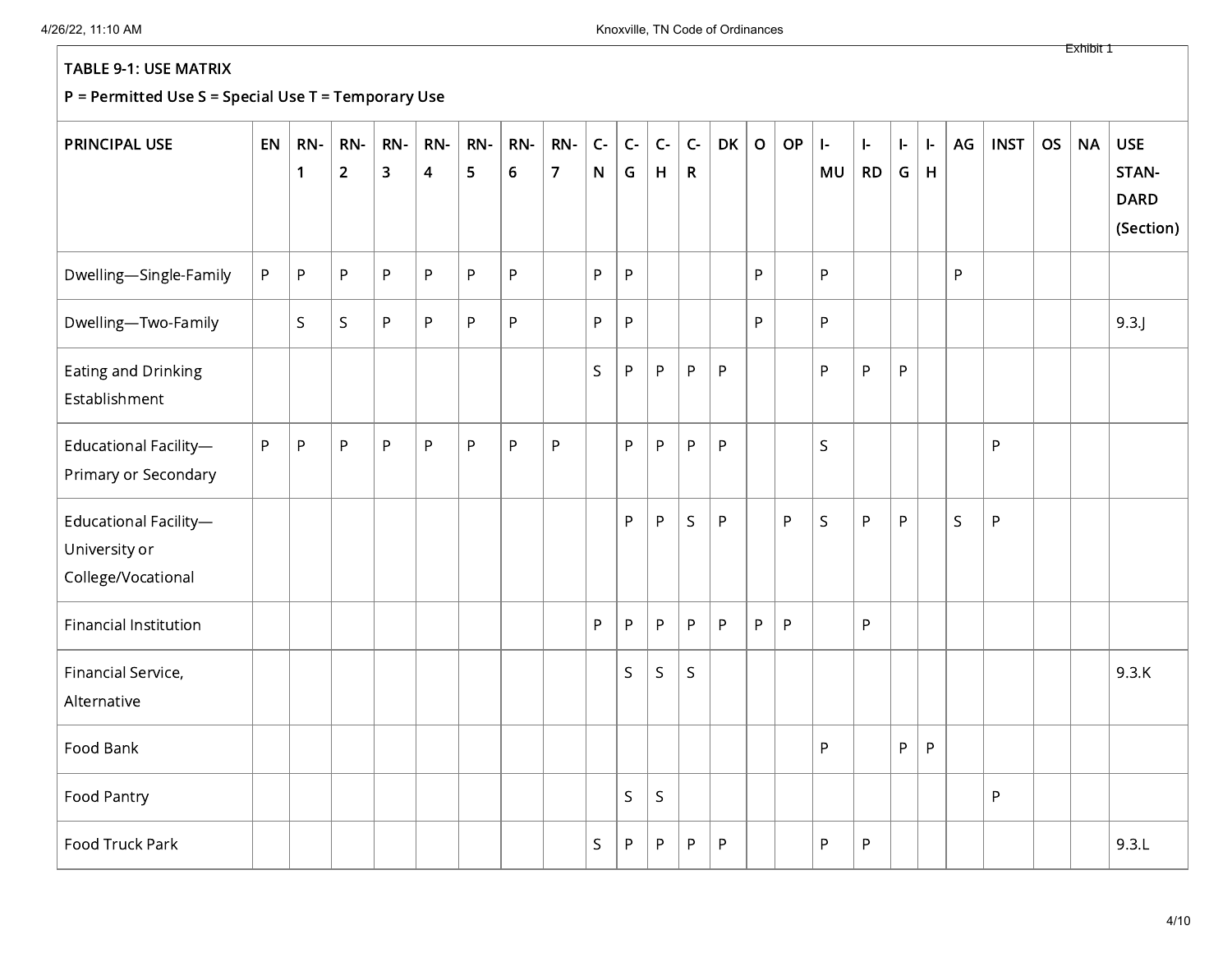| <b>PRINCIPAL USE</b>          | EN          | RN-<br>$\mathbf{1}$ | RN-<br>$\overline{2}$ | RN-<br>$\overline{\mathbf{3}}$ | RN-<br>$\overline{\mathbf{4}}$ | RN-<br>5    | RN-<br>$\boldsymbol{6}$ | RN-<br>$\overline{7}$ | $C-$<br>${\sf N}$ | $C-$<br>G   | $C-$<br>H   | $C -$<br>$\mathsf{R}$ | <b>DK</b> | $\mathbf{o}$ | OP           | $\mathbf{I}$ .<br>MU | $\mathsf{I}\text{-}$<br><b>RD</b> | $\vert$ -<br>G | $\mathbf{L}$<br>H | AG           | <b>INST</b>  | <b>OS</b>    | <b>NA</b> | <b>USE</b><br>STAN-<br><b>DARD</b><br>(Section) |
|-------------------------------|-------------|---------------------|-----------------------|--------------------------------|--------------------------------|-------------|-------------------------|-----------------------|-------------------|-------------|-------------|-----------------------|-----------|--------------|--------------|----------------------|-----------------------------------|----------------|-------------------|--------------|--------------|--------------|-----------|-------------------------------------------------|
| Fraternity/Sorority           |             |                     |                       | $\mathsf{S}$                   | $\mathsf S$                    | S.          | $\mathsf S$             |                       |                   |             |             |                       |           |              |              |                      |                                   |                |                   |              | P            |              |           |                                                 |
| Funeral Home                  |             |                     |                       |                                |                                |             |                         |                       |                   | S           | $\mathsf S$ | S.                    |           |              |              |                      |                                   |                |                   |              |              |              |           | 9.3.M                                           |
| Garden, Community             | P           | ${\sf P}$           | $\sf P$               | P                              | P                              | P           | P                       | ${\sf P}$             | $\mathsf{P}$      | P           | P           | P.                    | ${\sf P}$ | P            | P            | P                    | P                                 | P              | P                 | $\mathsf{P}$ | P            | P            |           | 9.3.N                                           |
| Garden, Market                | $\mathsf S$ | $\mathsf S$         | $\sf S$               | $\mathsf{S}$                   | $\mathsf S$                    | $\sf S$     | $\mathsf S$             | $\mathsf S$           | P                 | P           | P           | P                     | P         | P            | $\sf P$      | P                    | P                                 | P              | P                 | P            | P            | $\mathsf{P}$ |           | 9.3.N                                           |
| Garden, Personal              | P           | ${\sf P}$           | P                     | P                              | P                              | P           | P                       | P                     | P                 | P           | P.          | P                     | P         | P            | P            | P                    | P                                 | P.             | P                 | P            | P            | P            |           | 9.3.N                                           |
| <b>Gas Station</b>            |             |                     |                       |                                |                                |             |                         |                       | $\mathsf{S}$      | $\mathsf S$ | P           | P                     |           |              |              | $\mathsf S$          | $\mathsf S$                       | P              | P                 |              |              |              |           | 9.3.0                                           |
| Golf Course/Driving<br>Range  |             |                     |                       |                                |                                |             |                         |                       |                   |             | P           | P                     |           |              |              |                      |                                   |                |                   |              |              | P            |           |                                                 |
| Government<br>Office/Facility |             |                     |                       |                                |                                |             |                         |                       | P                 | P           | P           | P.                    | P         | P            | $\mathsf{P}$ | P                    | P                                 | P              | P                 |              | $\mathsf{P}$ |              |           |                                                 |
| Greenhouse/Nursery-<br>Retail |             | $\mathsf S$         | $\mathsf S$           | $\mathsf S$                    | $\mathsf S$                    | $\mathsf S$ | S                       | $\mathsf S$           | $\mathsf S$       | P           | P           | P                     |           | $\mathsf{S}$ |              |                      |                                   |                |                   | P            |              |              |           |                                                 |
| Group Home                    | P           | $\sf P$             | ${\sf P}$             | P                              | P                              | P           | P                       |                       |                   |             |             |                       |           |              |              |                      |                                   |                |                   |              |              |              |           |                                                 |
| Halfway House                 |             |                     |                       |                                |                                | S           | $\mathsf S$             | S                     |                   | P           | P.          | P                     | P         | S            | $\mathsf S$  | $\mathsf S$          |                                   |                |                   |              | P            |              |           |                                                 |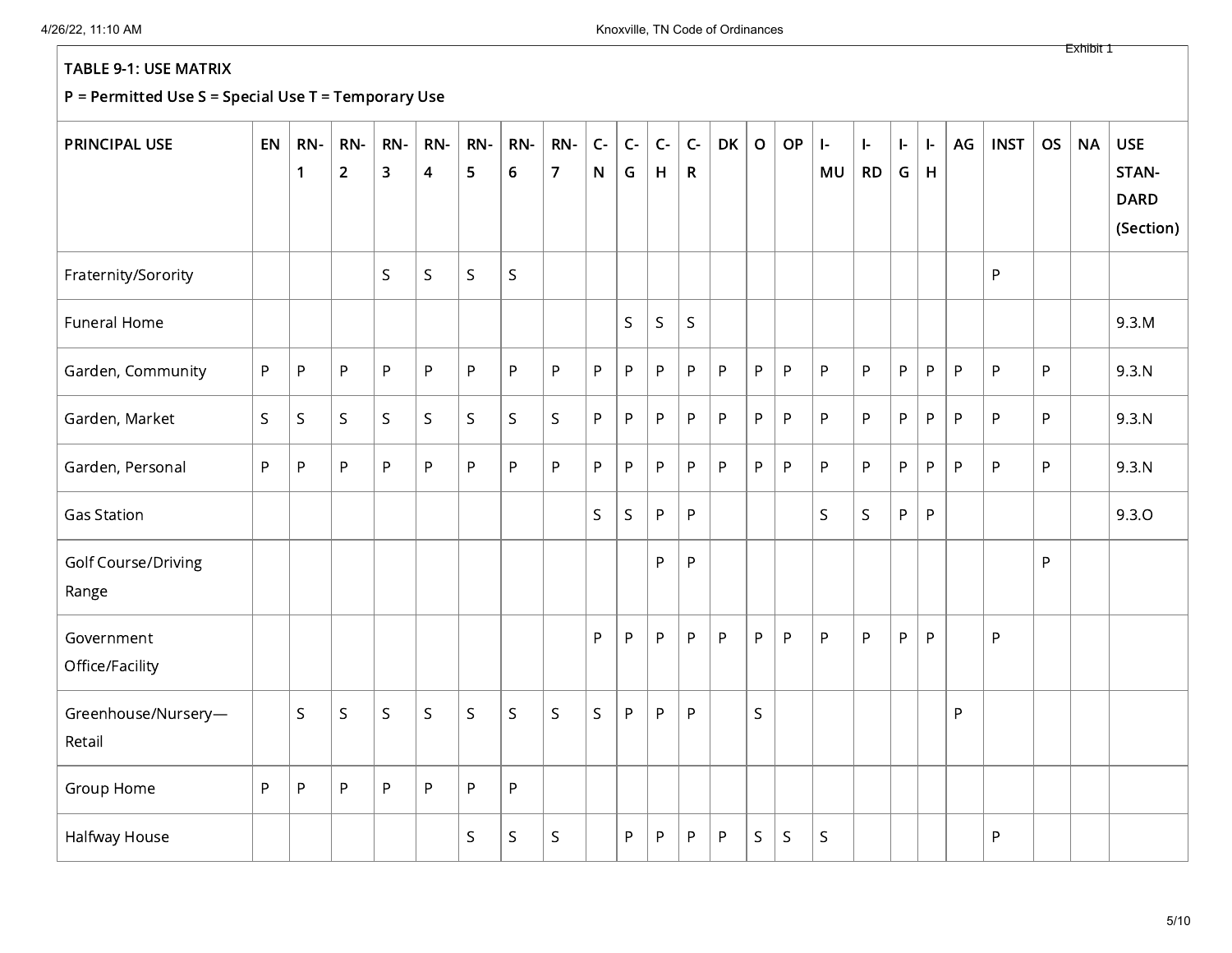| <b>PRINCIPAL USE</b>                 | EN | RN-<br>$\mathbf{1}$ | RN-<br>$\overline{2}$ | RN-<br>$\overline{\mathbf{3}}$ | RN-<br>4 | RN-<br>5 | RN-<br>$\boldsymbol{6}$ | RN-<br>$\overline{7}$ | $C -$<br>${\sf N}$ | $C-$<br>G | $C -$<br>H   | $\mathsf{C}\text{-}$<br>$\mathsf R$ | <b>DK</b>   | $\mathbf O$  | OP           | $\left  - \right $<br>MU | ŀ.<br><b>RD</b> | $\left\vert \cdot\right\vert$<br>G | $\vert$ -<br>H | AG           | <b>INST</b> | <b>OS</b> | <b>NA</b> | <b>USE</b><br>STAN-<br><b>DARD</b><br>(Section) |
|--------------------------------------|----|---------------------|-----------------------|--------------------------------|----------|----------|-------------------------|-----------------------|--------------------|-----------|--------------|-------------------------------------|-------------|--------------|--------------|--------------------------|-----------------|------------------------------------|----------------|--------------|-------------|-----------|-----------|-------------------------------------------------|
| <b>Healthcare Facility</b>           |    |                     |                       |                                |          |          |                         |                       |                    |           |              | $\mathsf S$                         |             |              | S            |                          | $\mathsf S$     |                                    |                |              | P           |           |           |                                                 |
| Heavy Retail, Rental, and<br>Service |    |                     |                       |                                |          |          |                         |                       |                    |           | P            | ${\sf P}$                           |             |              |              |                          |                 | P                                  |                | $\mathsf{S}$ |             |           |           |                                                 |
| Heliport                             |    |                     |                       |                                |          |          |                         |                       |                    |           |              |                                     |             |              | $\mathsf{S}$ | $\mathsf S$              | $\sf S$         | $\mathsf S$                        | $\mathsf S$    |              | $\mathsf S$ |           |           |                                                 |
| Homeless Shelter                     |    |                     |                       |                                |          |          |                         |                       |                    |           | $\mathsf S$  | $\sf S$                             | $\mathsf S$ |              |              |                          |                 |                                    |                |              | $\sf P$     |           |           |                                                 |
| Hotel                                |    |                     |                       |                                |          |          |                         |                       |                    | P         | P            | P                                   | ${\sf P}$   |              | P            | P                        | $\mathsf{P}$    |                                    |                |              |             |           |           |                                                 |
| Impound Lot                          |    |                     |                       |                                |          |          |                         |                       |                    |           |              |                                     |             |              |              |                          |                 |                                    | P              |              |             |           |           | 9.3.P                                           |
| Independent Living<br>Facility       |    |                     |                       | $\mathsf{S}$                   | S.       | P        | $\sf P$                 | ${\sf P}$             | P                  | P         | P            | P                                   | $\sf P$     | $\mathsf{S}$ |              |                          |                 |                                    |                |              |             |           |           |                                                 |
| Industrial-Craft                     |    |                     |                       |                                |          |          |                         |                       |                    | P         | $\mathsf{P}$ | ${\sf P}$                           | $\sf P$     |              |              | P                        |                 | P                                  |                |              |             |           |           | 9.3.Q                                           |
| Industrial-General                   |    |                     |                       |                                |          |          |                         |                       |                    |           |              |                                     |             |              |              | $\mathsf{P}$             | P               | P                                  | $\sf P$        |              |             |           |           |                                                 |
| Industrial-Heavy                     |    |                     |                       |                                |          |          |                         |                       |                    |           |              |                                     |             |              |              |                          |                 |                                    | P              |              |             |           |           |                                                 |
| <b>Industrial Design</b>             |    |                     |                       |                                |          |          |                         |                       | P                  | P         | P            | ${\sf P}$                           | ${\sf P}$   |              | $\mathsf{P}$ | P                        | $\mathsf{P}$    | ${\sf P}$                          |                |              |             |           |           |                                                 |
| Kennel                               |    |                     |                       |                                |          |          |                         |                       |                    |           | $\mathsf S$  | S                                   |             |              |              | $\mathsf S$              |                 |                                    |                | P            |             |           |           | 9.3.A1                                          |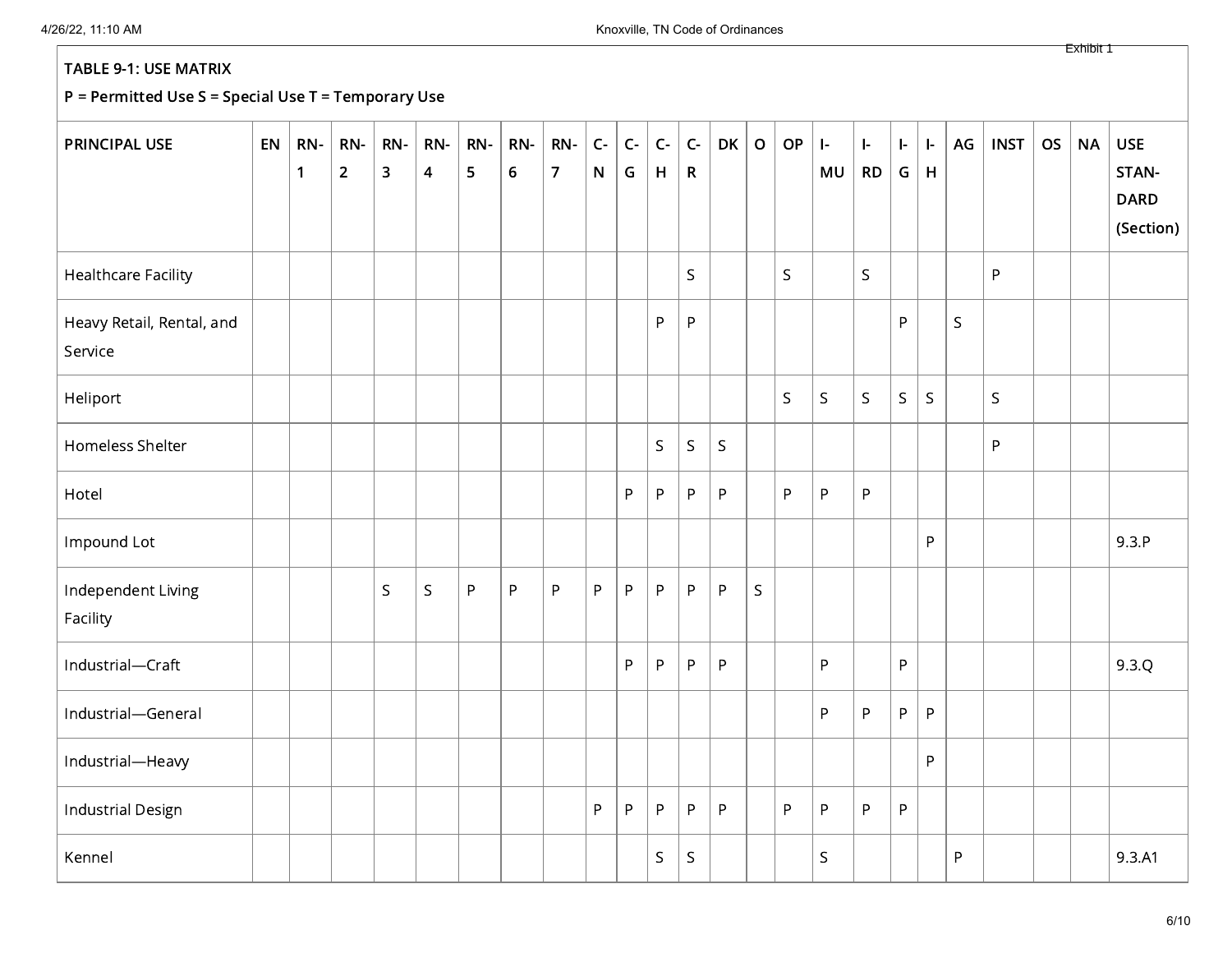## P = Permitted Use S = Special Use T = Temporary Use

| <b>PRINCIPAL USE</b>                 | EN          | RN-<br>$\mathbf{1}$ | RN-<br>$\overline{2}$ | RN-<br>$\overline{\mathbf{3}}$ | RN-<br>4 | RN-<br>5 | RN-<br>6 | RN-<br>$\overline{7}$ | $C -$<br>${\sf N}$ | $C -$<br>G   | $C-$<br>H   | $C -$<br>$\mathsf{R}$ | <b>DK</b>   | $\mathbf O$ | OP           | $\vert$ -<br>MU | $\mathbf{I}$<br><b>RD</b> | $\vert$ -<br>G | ŀ.<br>H | AG | <b>INST</b> | <b>OS</b> | <b>NA</b> | <b>USE</b><br>STAN-<br><b>DARD</b><br>(Section) |
|--------------------------------------|-------------|---------------------|-----------------------|--------------------------------|----------|----------|----------|-----------------------|--------------------|--------------|-------------|-----------------------|-------------|-------------|--------------|-----------------|---------------------------|----------------|---------|----|-------------|-----------|-----------|-------------------------------------------------|
| Live Entertainment-<br>Secondary Use |             |                     |                       |                                |          |          |          |                       |                    | P            | P           | P                     | P           |             |              | P               |                           |                |         |    |             |           |           |                                                 |
| Live Performance Venue               |             |                     |                       |                                |          |          |          |                       |                    | $\mathsf{S}$ | P           | P                     | S           |             |              | P               |                           |                |         |    |             |           |           |                                                 |
| Live/Work                            |             |                     |                       |                                |          |          |          |                       | $\mathsf{P}$       | P            |             |                       | P           | P           |              | $\sf P$         |                           |                |         |    |             |           |           | 9.3.R                                           |
| Lodge/Meeting Hall                   |             |                     |                       |                                |          |          |          |                       | $\mathsf{P}$       | P            | P           | P                     | P           | P           |              | P               | P                         | P              | P       | P  |             |           |           | 9.3.S                                           |
| Marina                               |             |                     |                       |                                |          |          |          |                       |                    | $\mathsf S$  |             |                       |             |             |              | $\mathsf S$     |                           | $\mathsf{S}$   |         |    |             | S         |           | $9.3 \cdot T$                                   |
| Medical/Dental<br>Office/Clinic      |             |                     |                       |                                |          |          |          |                       | $\mathsf{S}$       | P            | P           | P                     | P           | P           | P            |                 | $\mathsf{S}$              |                |         |    |             |           |           |                                                 |
| Micro-<br>Brewery/Distillery/Winery  |             |                     |                       |                                |          |          |          |                       | $\mathsf{S}$       | P            | P           | P                     | P           |             |              | P               |                           | P              |         |    |             |           |           | 9.3U                                            |
| Neighborhood<br>Nonresidential Reuse | $\mathsf S$ | S                   | $\mathsf{S}$          | $\mathsf S$                    | S        | S        | S        | S.                    |                    |              |             |                       |             |             |              |                 |                           |                |         |    |             |           |           | 9.3.V                                           |
| Nightclub                            |             |                     |                       |                                |          |          |          |                       |                    | $\mathsf S$  | $\mathsf S$ | S.                    | $\mathsf S$ |             |              |                 |                           |                |         |    |             |           |           |                                                 |
| Office                               |             |                     |                       |                                |          |          |          |                       | P                  | P            | P           | P                     | $\sf P$     | P.          | $\mathsf{P}$ | ${\sf P}$       | P                         | P              | P       |    | ${\sf P}$   |           |           |                                                 |
| Parking Lot                          |             |                     |                       |                                |          |          |          |                       |                    | $\mathsf S$  | $\sf S$     | P                     |             |             |              |                 |                           |                |         |    | $\sf P$     |           |           | Art. 11                                         |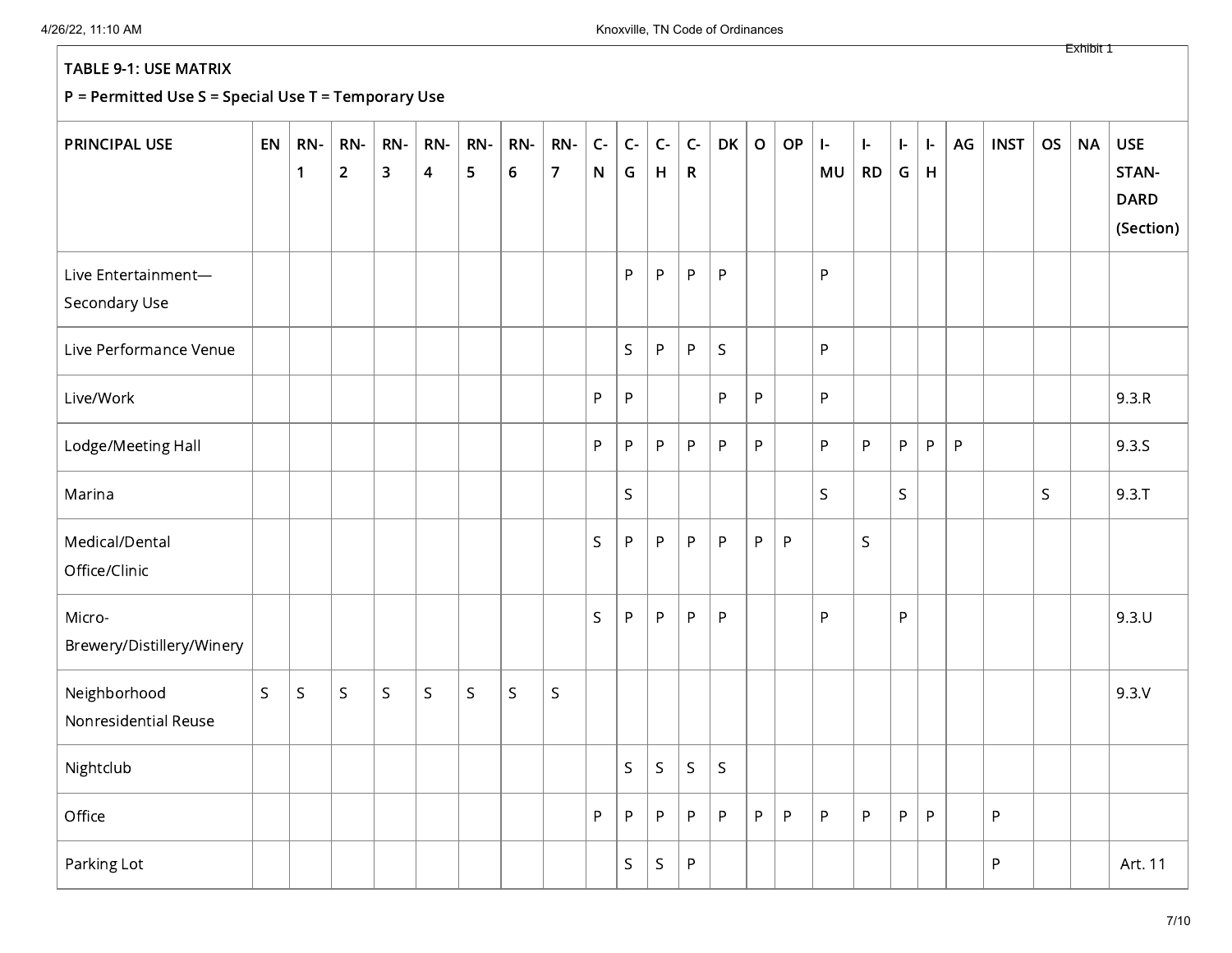| <b>PRINCIPAL USE</b>                 | EN           | RN-<br>$\mathbf{1}$ | RN-<br>$\overline{2}$ | RN-<br>$\overline{3}$ | RN-<br>$\overline{\mathbf{4}}$ | RN-<br>5     | RN-<br>$\boldsymbol{6}$ | RN-<br>$\overline{7}$ | $C-$<br>N    | $C-$<br>G    | $C-$<br>H | $C -$<br>$\mathsf{R}$ | <b>DK</b>   | $\mathbf O$ | OP           | $\mathbf{I}$<br><b>MU</b> | $\mathbf{I}$<br><b>RD</b> | ŀ.<br>G | ŀ.<br>H | AG           | <b>INST</b> | <b>OS</b> | <b>NA</b>    | <b>USE</b><br>STAN-<br><b>DARD</b><br>(Section) |
|--------------------------------------|--------------|---------------------|-----------------------|-----------------------|--------------------------------|--------------|-------------------------|-----------------------|--------------|--------------|-----------|-----------------------|-------------|-------------|--------------|---------------------------|---------------------------|---------|---------|--------------|-------------|-----------|--------------|-------------------------------------------------|
| Parking Structure                    |              |                     |                       |                       |                                |              |                         |                       |              | P            | P         | P                     | ${\sf P}$   |             | P            | P                         | $\sf P$                   |         |         |              | P           |           |              | Art. 11                                         |
| Personal Service<br>Establishment    |              |                     |                       |                       |                                |              |                         |                       | P            | P            | P         | P                     | ${\sf P}$   | P           |              | P                         | P                         | P       |         |              |             |           |              |                                                 |
| Place of Worship                     | $\mathsf{S}$ | $\mathsf S$         | $\sf S$               | $\mathsf S$           | S.                             | $\mathsf S$  | $\mathsf S$             | $\mathsf S$           | P            | P            | P.        | P                     | P           | P           | $\mathsf{P}$ |                           |                           |         |         | P            | P           |           |              |                                                 |
| Pre-School/Kindergarten              | $\mathsf S$  | $\mathsf S$         | $\mathsf S$           | $\mathsf{S}$          | S.                             | $\mathsf S$  | $\mathsf{S}$            | $\sf S$               | P            | P.           | P         | P.                    | ${\sf P}$   | P           |              | $\mathsf{S}$              |                           |         |         |              |             | S         |              | 9.3.W                                           |
| Public Park                          | P            | ${\sf P}$           | $\sf P$               | P                     | P                              | P            | P                       | P                     | P            | P            | P         | P                     | $\sf P$     | P           | P            | P                         | P                         |         |         | P            | $\sf P$     | P         | $\mathsf{P}$ |                                                 |
| <b>Public Safety Facility</b>        | $\mathsf{S}$ | $\mathsf S$         | $\mathsf{S}$          | $\mathsf{S}$          | S.                             | S            | $\mathsf S$             | $\mathsf S$           | P            | P.           | P         | P                     | P           | P           | P            | P                         | P                         | P       | P       | P            | P           |           |              |                                                 |
| Public Works Facility                |              |                     |                       |                       |                                |              |                         |                       |              |              | P         | P                     |             |             |              | P                         |                           | P       | P       | $\mathsf{P}$ |             |           |              |                                                 |
| <b>Reception Facility</b>            |              |                     |                       |                       |                                |              |                         |                       |              | P            | P         | P                     | P           |             |              | $\mathsf S$               |                           |         |         | S            |             |           |              | 9.3.X                                           |
| Research and<br>Development          |              |                     |                       |                       |                                |              |                         |                       |              |              |           |                       |             |             | P            | P                         | P                         | P       | P       |              |             |           |              |                                                 |
| <b>Residential Care Facility</b>     |              |                     |                       |                       |                                | $\mathsf{S}$ | P                       | $\mathsf{P}$          | $\mathsf{S}$ | $\mathsf{S}$ | S.        | $\mathsf S$           | $\mathsf S$ |             |              |                           |                           |         |         |              | P           |           |              | 9.3Y                                            |
| <b>Retail Goods</b><br>Establishment |              |                     |                       |                       |                                |              |                         |                       | P            | P            | P         | P                     | P           |             |              | P                         | P                         | P       |         |              |             |           |              |                                                 |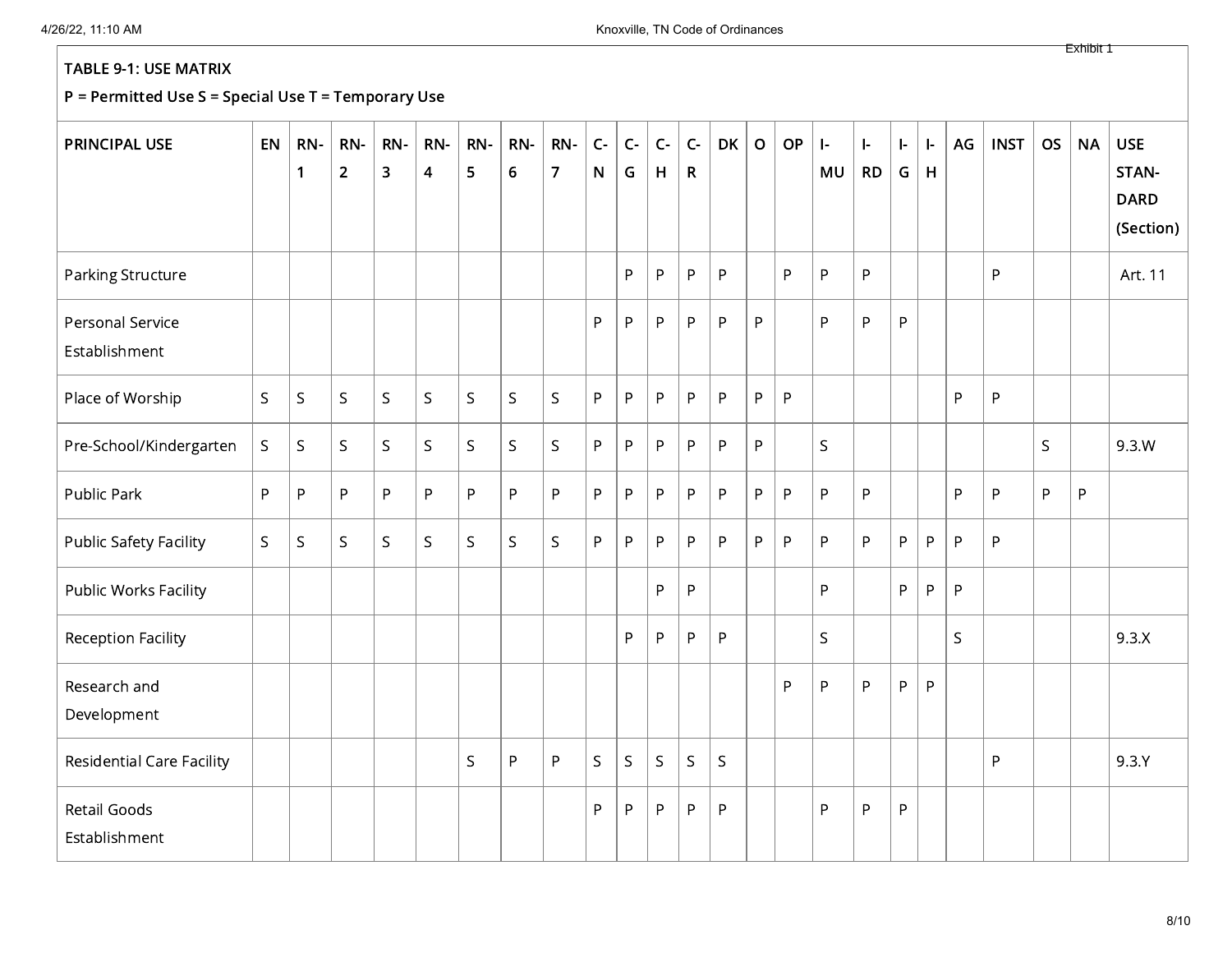#### P = Permitted Use S = Special Use T = Temporary Use

| <b>PRINCIPAL USE</b>                    | EN | RN-<br>$\mathbf{1}$ | RN-<br>$\overline{2}$ | RN-<br>3 | RN-<br>$\overline{\mathbf{4}}$ | RN-<br>5 | RN-<br>$\boldsymbol{6}$ | RN-<br>$\overline{7}$ | $\mathsf{C}\text{-}$<br>N | $C -$<br>G | $C -$<br>H | $\mathsf{C}\text{-}$<br>$\mathsf{R}$ | <b>DK</b>   | $\mathbf O$ | OP | $\mathbf{I}$<br>MU | $\left  - \right $<br><b>RD</b> | $\left  \cdot \right $<br>${\mathsf G}$ | ŀ.<br>H     | AG | <b>INST</b> | <b>OS</b> | <b>NA</b> | <b>USE</b><br>STAN-      |
|-----------------------------------------|----|---------------------|-----------------------|----------|--------------------------------|----------|-------------------------|-----------------------|---------------------------|------------|------------|--------------------------------------|-------------|-------------|----|--------------------|---------------------------------|-----------------------------------------|-------------|----|-------------|-----------|-----------|--------------------------|
|                                         |    |                     |                       |          |                                |          |                         |                       |                           |            |            |                                      |             |             |    |                    |                                 |                                         |             |    |             |           |           | <b>DARD</b><br>(Section) |
| Retail Liquor Stores                    |    |                     |                       |          |                                |          |                         |                       |                           | P          | P          | $\sf P$                              | P           |             |    | P                  |                                 |                                         |             |    |             |           |           |                          |
| Salvage Yard                            |    |                     |                       |          |                                |          |                         |                       |                           |            |            |                                      |             |             |    |                    |                                 |                                         | $\mathsf S$ |    |             |           |           | 9.3.Z                    |
| Self-Storage Facility:<br>Enclosed      |    |                     |                       |          |                                |          |                         |                       |                           | $\sf S$    | P          | ${\sf P}$                            |             |             |    | P                  |                                 | ${\sf P}$                               | P           |    |             |           |           | 9.3.AA                   |
| Self-Storage Facility:<br>Outdoor       |    |                     |                       |          |                                |          |                         |                       |                           |            | S          | P                                    |             |             |    |                    |                                 | ${\sf P}$                               | P           |    |             |           |           | 9.3.AA                   |
| Social Service Center                   |    |                     |                       |          |                                |          |                         |                       |                           | S.         | S          | S                                    | $\mathsf S$ |             |    |                    |                                 |                                         |             |    | P           |           |           |                          |
| Solar Farm                              |    |                     |                       |          | $\mathsf S$                    | $\sf S$  | $\mathsf S$             | $\mathsf S$           |                           |            | S          | $\mathsf S$                          |             |             | P  |                    | P                               | P                                       | P           | S  | S           |           |           | 9.3.BB                   |
| Storage Yard, Outdoor                   |    |                     |                       |          |                                |          |                         |                       |                           |            | P          |                                      |             |             |    |                    |                                 | P                                       | P           |    |             |           |           | 9.3.CC                   |
| Storage Yard, Outdoor-<br>Secondary Use |    |                     |                       |          |                                |          |                         |                       |                           |            | P          | ${\sf P}$                            |             |             |    | $\mathsf{S}$       |                                 | $\sf P$                                 | P           |    |             |           |           | 9.3.CC                   |
| Vehicle Dealership                      |    |                     |                       |          |                                |          |                         |                       |                           |            | P          | P                                    |             |             |    |                    |                                 |                                         |             |    |             |           |           |                          |
| Vehicle Operation Facility              |    |                     |                       |          |                                |          |                         |                       |                           |            |            |                                      |             |             |    |                    |                                 | P                                       | P           |    |             |           |           |                          |
| Vehicle Rental-Indoor                   |    |                     |                       |          |                                |          |                         |                       |                           | S          | P          | P                                    | $\mathsf S$ |             |    |                    |                                 |                                         |             |    |             |           |           |                          |